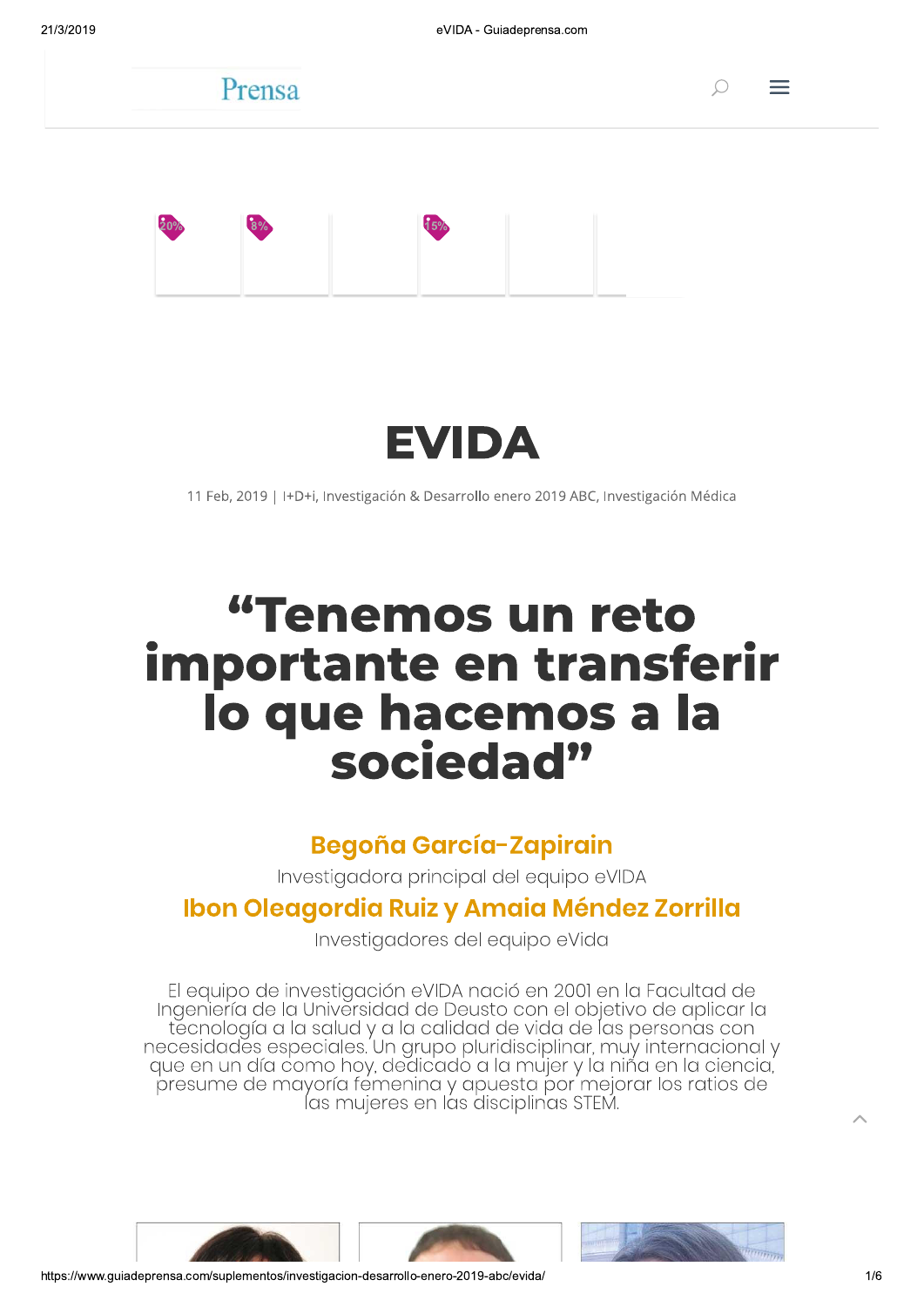eVIDA - Guiadeprensa.com



Begoña García-Zapirain





Amaia Méndez Zorrilla

# ¿Qué perfiles tiene el equipo del Grupo eVida?

Ibon Oleagordia: Tenemos perfiles multidisciplinares de ingenieros en especialidades relacionadas con las TIC. Nosotros somos profesores investigadores y después hay investigadores postdoctorales, doctorandos, becarios y personas contratadas. Además, trabajamos con médicos, psicólogos y personas de las asociaciones implicadas en los proyectos.

Begoña García-Zapirain: Es un equipo muy internacional, y somos más mujeres que hombres, en contra de las cifras globales. Nos gusta porque eso nos hace inspiradores y motivadores para muchas mujeres jóvenes y además estamos alineados con la plataforma multidisciplinar de género de la Universidad de Deusto. Incluso tenemos una doctoranda que está trabajando en su tesis sobre cómo crear herramientas y juegos que consigan que las niñas se mo-tiven por las STEM. Lo que tene-mos claro es que en la investiga-ción hay un elemento vocacional y es importante rodearse de gente que tenga esa misma vocación. Afortunadamente, en la sociedad española hay asociaciones, fundaciones e instituciones con gente muy dispuesta a cocrear y probar lo que les proponemos, y que creen que lo que hacemos en colaboración con ellos tendrá un impacto en su calidad de vida.

## ¿Por qué centran su trabajo en salud y calidad de vida?

B.G.-Z.: En ingeniería podemos elegir muchas áreas de trabajo, pero lo que nos motivaba como profesores universitarios era aplicar nuestros conocimientos en ámbitos que tuvieran un cierto impacto en las personas. Por eso trabajamos con personas con algún problema de salud o con alguna necesidad especial, como personas con diversidad funcional, mayores, etcétera.

# ¿Qué proyectos relevantes han puesto en marcha?

B.G.-Z.: En calidad de vida, una de nuestras líneas clave es el envejecimiento activo enmarcado en una plataforma multidisciplinar sobre envejecimiento activo que tenemos en la Universidad de Deusto. Trabajamos en soluciones tecnológicas que ayuden a las personas mayores a tener una vida lo más autónoma posible. Por ejemplo, participamos en un proyecto europeo, Sunfrail, que tenía que ver con modelos de evaluación, prevención e intervención de la fragilidad en personas mayores. Para que puedan vivir solas, nuestro objetivo era evaluar su nivel y tipo de "fragilidad" para poder personalizar la ayuda, y de ahí han surgido pequeñas aplicaciones tecnológicas. Entre ellas, me gustaría destacar el juego FRED, realizado en colaboración con Emankor y la fisioterapeuta Iranzu Mugueta, donde las personas mayores juegan de manera pautada durante 18 semanas y se ha comprobado que mejora notablemente su nivel de fragilidad.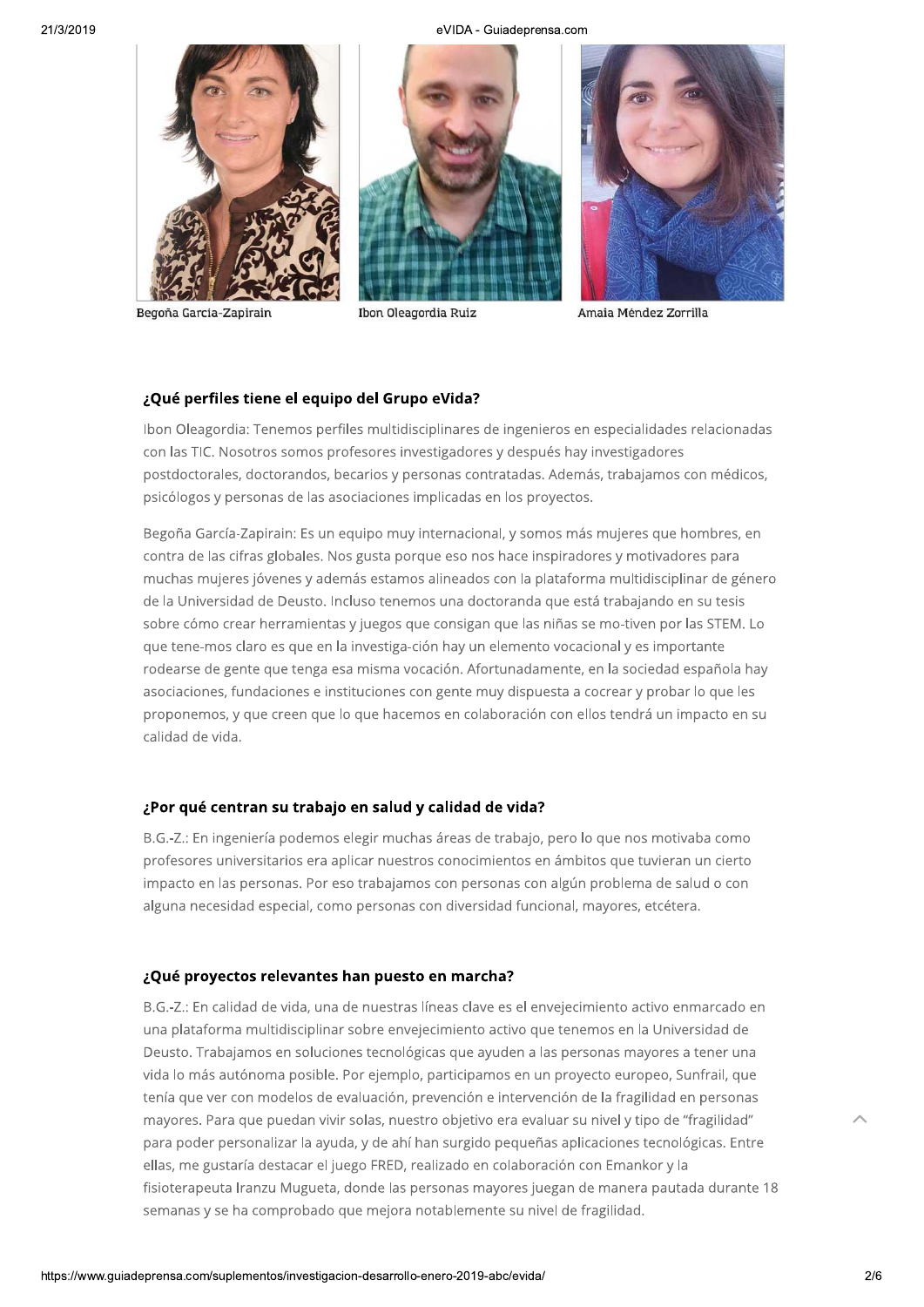#### eVIDA - Guiadeprensa.com

Amaia Méndez: En septiembre pasado arrancamos un proyecto europeo que se llama DAPAS, financiado por el programa AAL (Ambient Assisted Living), junto con empresas y partners de cuatro países. Nuestra aportación se centra en aplicar toda nuestra experiencia y conocimiento previo en el desarrollo de juegos que se usan como terapia, para promocionar la autonomía personal, mejorar su calidad de vida y aumentar el tiempo que están viviendo de forma independiente y sin apoyos.

I.O.: También trabajamos en ViveWeb, un proyecto financiado por el Gobierno Vasco que quiere poner en contacto a las personas mayores para que compartan vivencias y se motiven e interactúen. Es una red social que hemos desarrollado en consorcio con la empresa Avalon y Fundación Miranda (centro de atención de personas mayores), y está adaptada para que sea plenamente accesible para personas poco habituadas a las nuevas tecnologías, salvando la brecha digital.



#### ¿Y qué proyectos destacan en el ámbito de la salud?

B.G.-Z.: Tenemos varios proyectos en colaboración con hospitales y asociaciones. Por ejemplo, eBihotza, financiado por el Gobierno Vasco y realizado en consorcio con BioCruces y VirtualWare, es una herramienta tecnológica para tablet que intenta prevenir episodios de cardiopatías en pacientes crónicos o en riesgo. Incluye sensores para que el propio paciente se vaya midiendo periódicamente, y esos datos se monitorizan en tiempo real desde el hospital y generan alarmas. Lo que pretendemos es empoderar a las personas, que el paciente entienda lo que le pasa y tenga control sobre su vida. Conocer datos sobre los pacientes, por supuesto anonimizados, permite que apliquemos unos algoritmos matemáticos, que es uno de los fuertes de nuestro equipo, para poder hacer modelos predictivos y saber lo que le va a ocurrir a esa persona.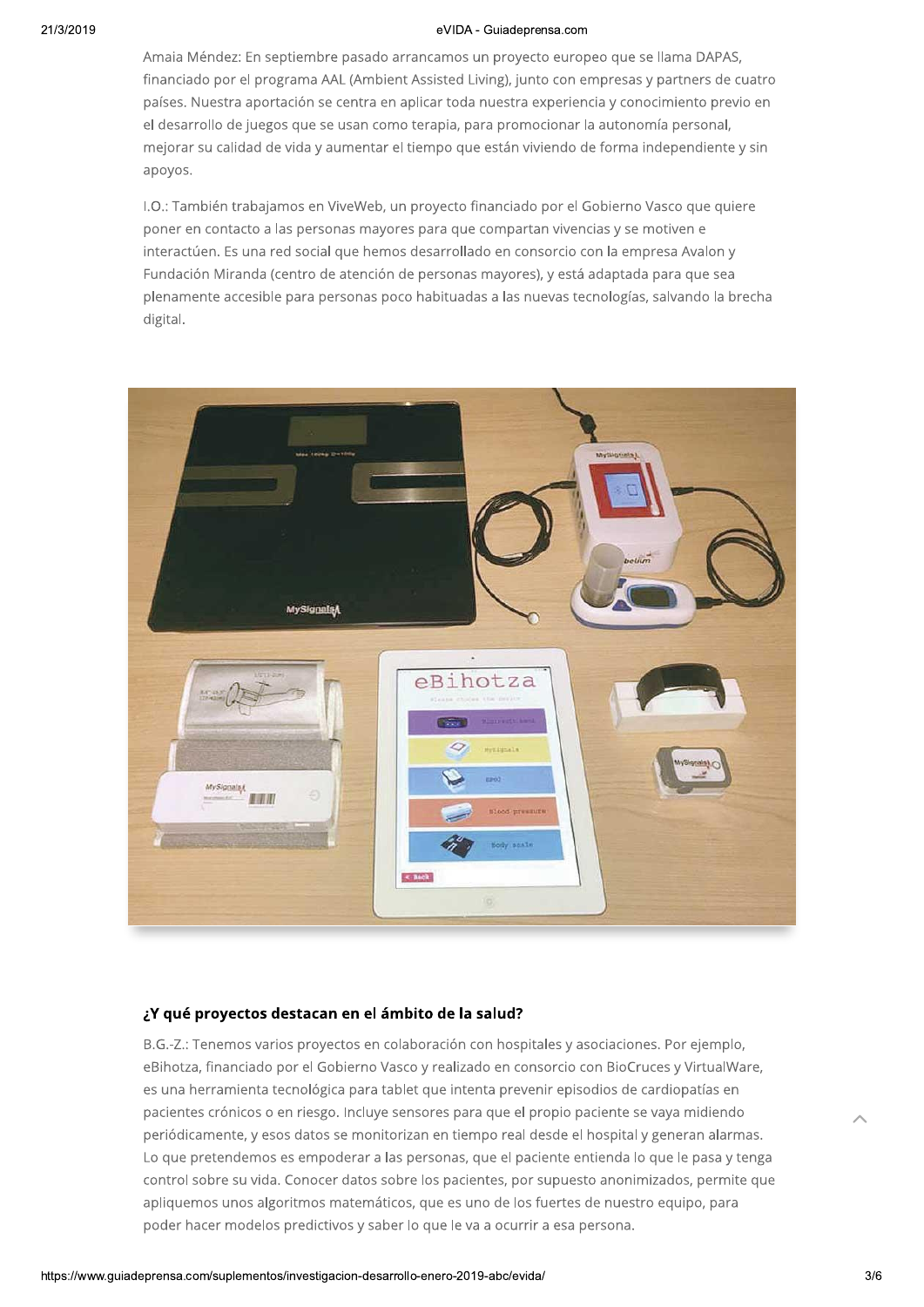## ¿Cómo abordan la transferencia de sus proyectos al mercado?

B.G.-Z.: Desde las universidades tenemos un reto importante en conseguir una transferencia real de lo que hacemos a la sociedad. Nosotros tenemos nuestra propia estrategia. En el área de calidad de vida, a las asociaciones que nos permiten probar nuestras herramientas con sus pacientes les dejamos gratuitamente el desarrollo, y tenemos experiencias muy bonitas que reflejan la utilidad de lo que hacemos y el éxito de un modelo de cocreación y validación junto con los futuros usuarios.

A.M.: DAPAS es precisamente un proyecto de transferencia, en el que cada uno de los socios aporta sus desarrollos previos, y lo que intentamos es integrarlos para hacer un producto comercializable. Una de las directrices del propio programa europeo es que se desarrolle el plan de negocio con dos empresas, una vasca y otra austriaca, que son las que lo van a sacar al mercado.

B.G.-Z.: Existen en Europa convocatorias específicas en las que las universidades tenemos que ir de la mano de empresas con la garantía de que el resultado no tiene que ser sólo un piloto sino un producto. La tercera vía que estamos explorando es la de las patentes. Tenemos un ejemplo de una solicitud de patente en la que hemos ido de la mano de un equipo de Estados Unidos. Hubo un desarrollo nuestro, se combinó con uno suyo, y ellos lideran el proyecto porque allí son muy buenos sacando productos a partir de patentes y prototipos desarrollados en las universidades. Nosotros no somos buenos en eso, y hemos hecho esta alianza para conseguirlo.

### ¿Y han barajado la vía de un spin off?

B.G.-Z.: En la universidad de Deusto tenemos un vivero de empresas que nos permitiría crear una startup sobre un producto, pero nosotros preferimos un modelo en el que sea la empresa la que lidere el producto y se generen una serie de royalties que puedan ser reinvertidos en seguir con la investigación.

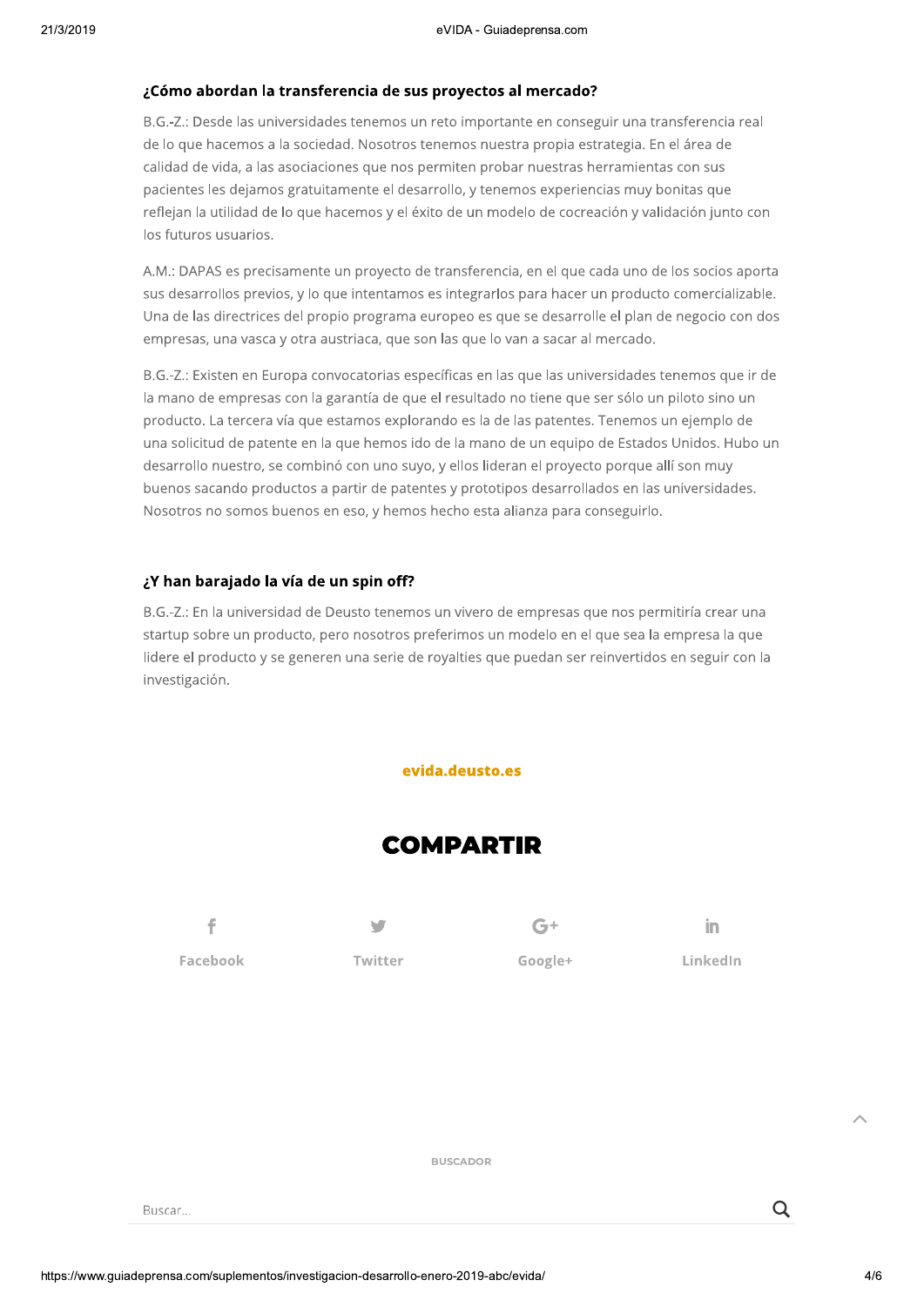

**SECTORES** 

| Elegir categoría     |   |   |  |   |  |  |
|----------------------|---|---|--|---|--|--|
|                      |   |   |  |   |  |  |
| <b>PUBLICACIONES</b> |   |   |  |   |  |  |
| marzo 2019           |   |   |  |   |  |  |
|                      | M | X |  | ٧ |  |  |
|                      |   |   |  |   |  |  |

 $\overline{7}$ 

 $14$ 

 $21$ 

28

 $\mathbf{1}$ 

 $\bf 8$ 

15

22

29

 $\overline{2}$ 

9

16

23

30

 $\mathbf{3}$ 

 $10$ 

17

24

31

« Feb

 $\overline{4}$ 

 $11$ 

18

25

# **SPRINGFIELD** ZEROGR<sup>A</sup>V 100% FIT SCULP

5

 $12$ 

19

26

 $6\,$ 

13

20

27



myspringfield.com

**ENTRADAS RECIENTES** 

Verdecora

Pavinor

Franke España